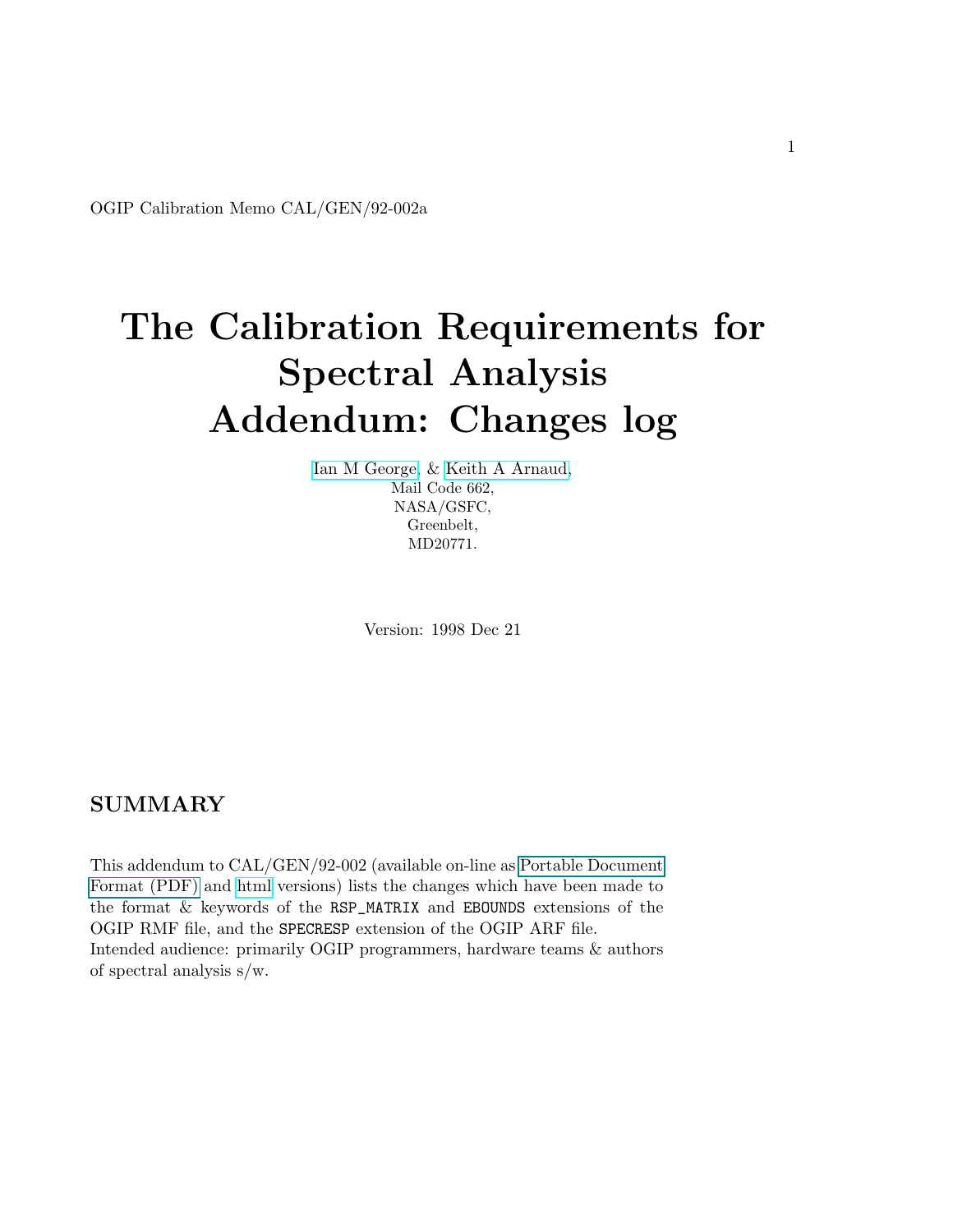# LOG OF SIGNIFICANT CHANGES

| Release           | <b>Sections Changed</b> | <b>Brief Notes</b>                             |
|-------------------|-------------------------|------------------------------------------------|
| Date              |                         |                                                |
|                   |                         |                                                |
| 1993 Dec 02       |                         | Original Version                               |
| 1995 Jan 11   All |                         | Made compatible with LaTeX2HTML $s/w$          |
| 1998 Dec 21   All |                         | Use of HDUVERS and update of RSP_MATRIX format |
| $2004$ Apr $1$    | All                     | made compatible with tth                       |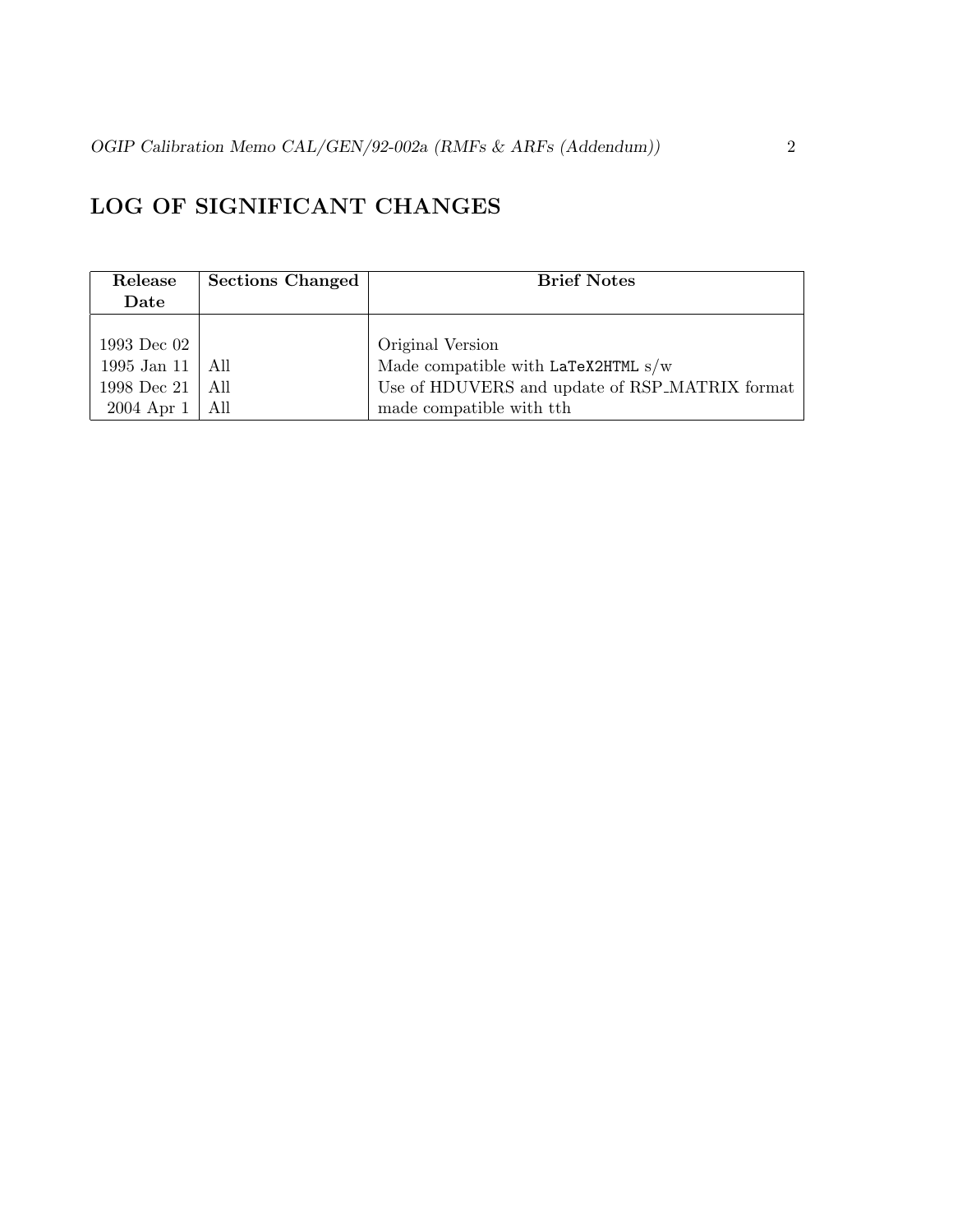## 1 INTRODUCTION

The memo CAL/GEN/92-002 (George et al. 1992, available on-line as [pdf](#page-0-0) and [html](file:/docs/heasarc/caldb/docs/memos/cal_gen_92_002/cal_gen_92_002.html) versions) described the general calibration requirements for spectral analysis, and gave formats for the so-called redistribution matrix file (RMF) and ancillary response file (ARF).

The RMF consisted of a FITS file with a 'null' primary array and the following BINTABLE extensions:

- the redistribution (RSP\_MATRIX) extension
- the EBOUNDS extension containing the nominal energy bounds of each channel.

The ARF consisted of a FITS file with a 'null' primary array and a single SPECRESP extension.

The memo then gave the detailed format of each of these extension. Since the adoption of the format originally given in George et al, a number of conventions/rules have been introduced within the [HEASARC](http://heasarc.gsfc.nasa.gov) to help clarify & unify a multi-mission, multi-application approach to the design of FITS files. Specifically, the [OGIP FITS Working Group \(OFWG\)](file:/docs/heasarc/ofwg/ofwg_intro.html)

was created and started making recommendations. Many of the changes which have been made to the format of the spectrum extension reflect such rulings of the [OFWG.](file:/docs/heasarc/ofwg/ofwg_intro.html) In this addendum we list all such format changes along with the corresponding values of the HDUVERS keyword.

# 2 CHANGES TO THE RSP MATRIX EXTENSION OF THE RMF

A summary of the changes which have been made to the format originally given in CAL/GEN/92- 002 (George et al. 1992, available on-line as [pdf](ftp://legacy.gsfc.nasa.gov/caldb/docs/memos/cal_gen_92_002/cal_gen_92_002.pdf) and [html](file:/docs/heasarc/caldb/docs/memos/cal_gen_92_002/cal_gen_92_002.html) versions) is listed in Table [1](#page-3-0)

## 2.1 HDUVERS1 = 1.0.0, HDUVERS2 =  $1.0.0$

This format, also commonly known as 'RMFVERSN=1992a', was described in the original version of the memo CAL/GEN/92-002 published in Legacy (George etal 1992). It was superseded by the HDUVERS $2 = 1.1.0$  format.

## 2.2 HDUVERS1 = 1.0.0, HDUVERS2 =  $1.1.0$

This format added the additional optional (although recommended) keywords :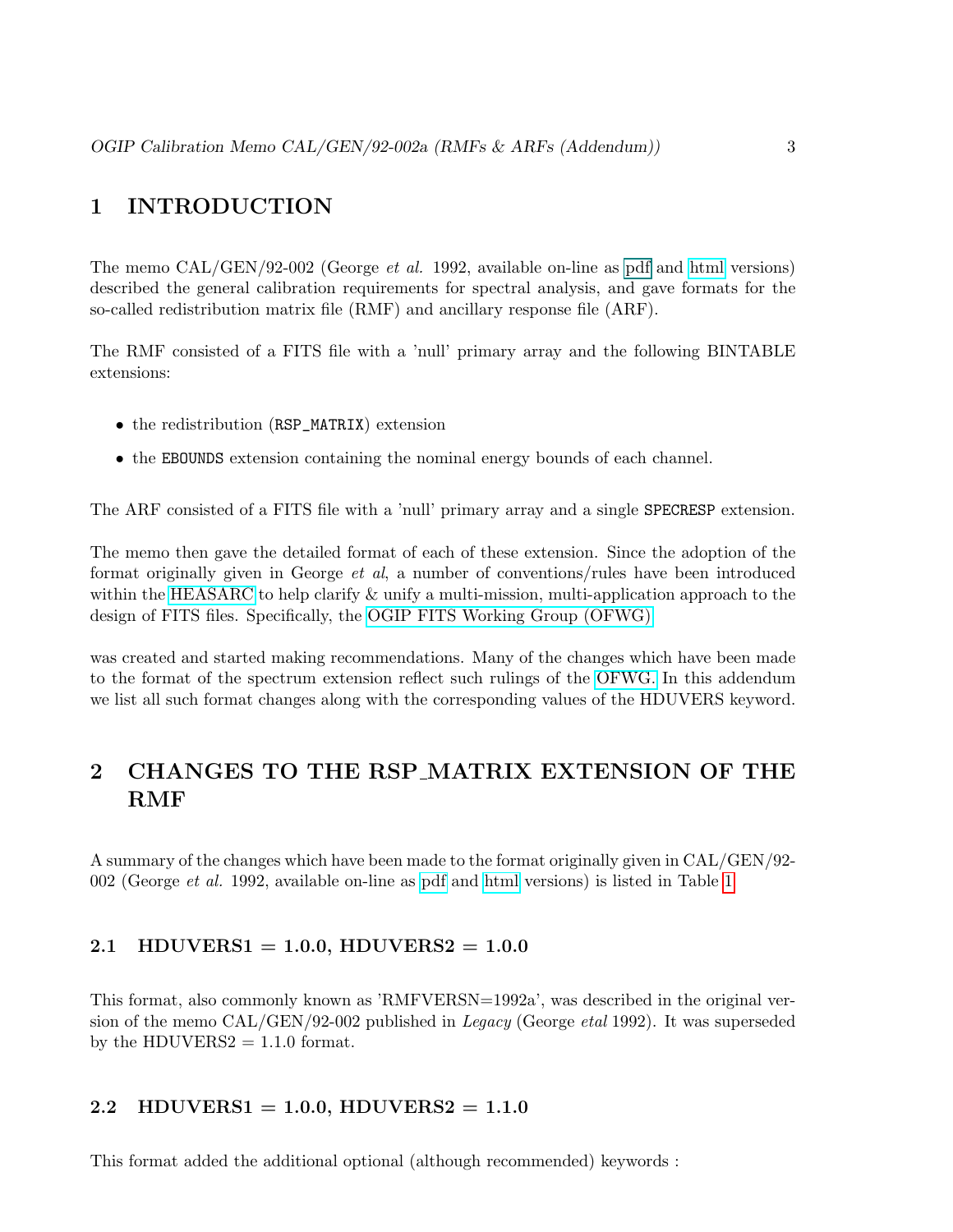<span id="page-3-0"></span>Table 1: Log of changes to the OGIP format for a RSP MATRIX dataset

| <b>HDUVERS</b> | Date       | <b>XSPEC</b> | <b>Comments</b>                           |
|----------------|------------|--------------|-------------------------------------------|
|                |            | version      |                                           |
|                |            |              |                                           |
| 1.0.0          | 1992 Oct   | > 8.0        | Original George <i>etal</i> format        |
| 1.1.0          | $1993$ Sep | > 8.0        | Additional (optional) keywords suggested  |
| 1.2.0          | 1996 Oct   | > 9.0        | Added TLMIN keyword for F_CHAN column     |
| 1.3.0          | 1998 Dec   | >10.1        | Use HDUVERS. Additional optional keywords |
|                |            |              | and optional ORDER column                 |
|                |            |              |                                           |

- HDUCLASS = 'OGIP' indicating the organization which devised the file format in use
- HDUCLAS1 = 'RESPONSE' indicating extension contains data relating to the response of the instrument
- HDUVERS1 =  $'1.0.0'$  indicating the version of the HDUCLAS1 format in use.
- HDUCLAS2 = 'RSP\_MATRIX' indicating the type of data stored.
- HDUVERS1 =  $'1.1.0'$  indicating the version of the HDUCLAS1 format in use.
- HDUCLAS3 giving further details of the stored matrix Allowed values are:
	- $-$  'REDIST' for a matrix whose elements represent probabilities associated with the photon redistribution process only
	- 'DETECTOR' for a matrix whose elements have been multipled by all energy-dependent effects associated with detector (eg detector efficiency, window transmission etc).
	- $-$  'FULL' for a matrix whose elements have been multipled by all energy-dependent effects associated with detector, optics, collimator, filters etc.

These keywords can be used by downstream software to help locate & understand the content of this dataset. The values also allow a number of checks to be performed by these tasks and the user warned if it appears that the user is attempting to use the dataset incorrectly (eg attempting to convolve the effective area of the mirror with a 'FULL' matrix). This was superseded by the  $HDUVERS2 = 1.2.0$  format.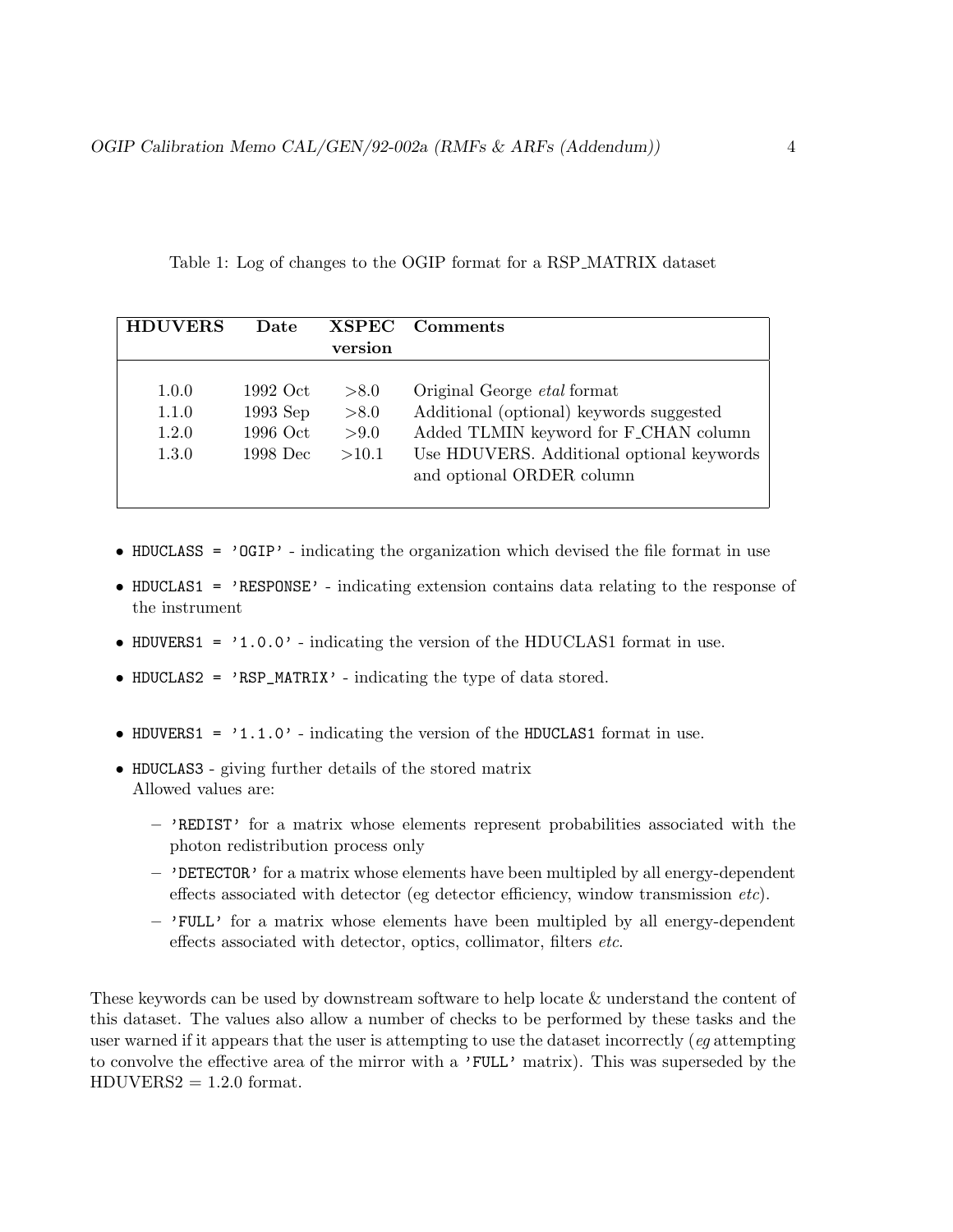## 2.3 HDUVERS1 = 1.0.0, HDUVERS2 =  $1.2.0$

This format added the mandatory TLMIN keyword for the F CHAN column. The keyword specified the first channel used in the response matrix (usually either 0 or 1). This was superseded by the HDUVERS  $= 1.3.0$  format.

## 2.4 HDUVERS  $= 1.3.0$

This format replaced the HDUVERS1 and HDUVERS2 keywords by the single HDUVERS keyword. It is recommended that HDUVERS1 and HDUVERS2 are retained but with comments noting that they are obsolete and only included for the benefit of older software. The keywords HDUCLASS, HDUCLAS1, HDUCLAS2, and HDUVERS are now mandatory. RMFVERSN is no longer required.

Two new optional, but recommended, keywords have been added to the format.

- NUMGRP the number of channel subsets. The sum of the N GRP column.
- NUMELT the number of response elements. The sum of the N\_CHAN column.

These keywords may be useful for programs reading the file in that they specify the amount of memory various arrays will require.

A new column may be added for responses of grating instruments.

1. Order, a (fixed- or variable-length) INTEGER vector (array, each element within which is 2-byte) for each row containing the dispersion order of each 'channel subset' in the energy bin.

The FITS column name is ORDER. (unitless).

This column matches the F\_CHAN and N\_CHAN columns and requires that every 'channel subset' be for a single order.

## 3 CHANGES TO THE EBOUNDS EXTENSION OF THE RMF

A summary of the changes which have been made to the format originally given in CAL/GEN/92- 002 (available on-line as [pdf](ftp://legacy.gsfc.nasa.gov/caldb/docs/memos/cal_gen_92_002/cal_gen_92_002.pdf) and [html](file:/docs/heasarc/caldb/docs/memos/cal_gen_92_002/cal_gen_92_002.html) versions) is listed in Table [2.](#page-5-0)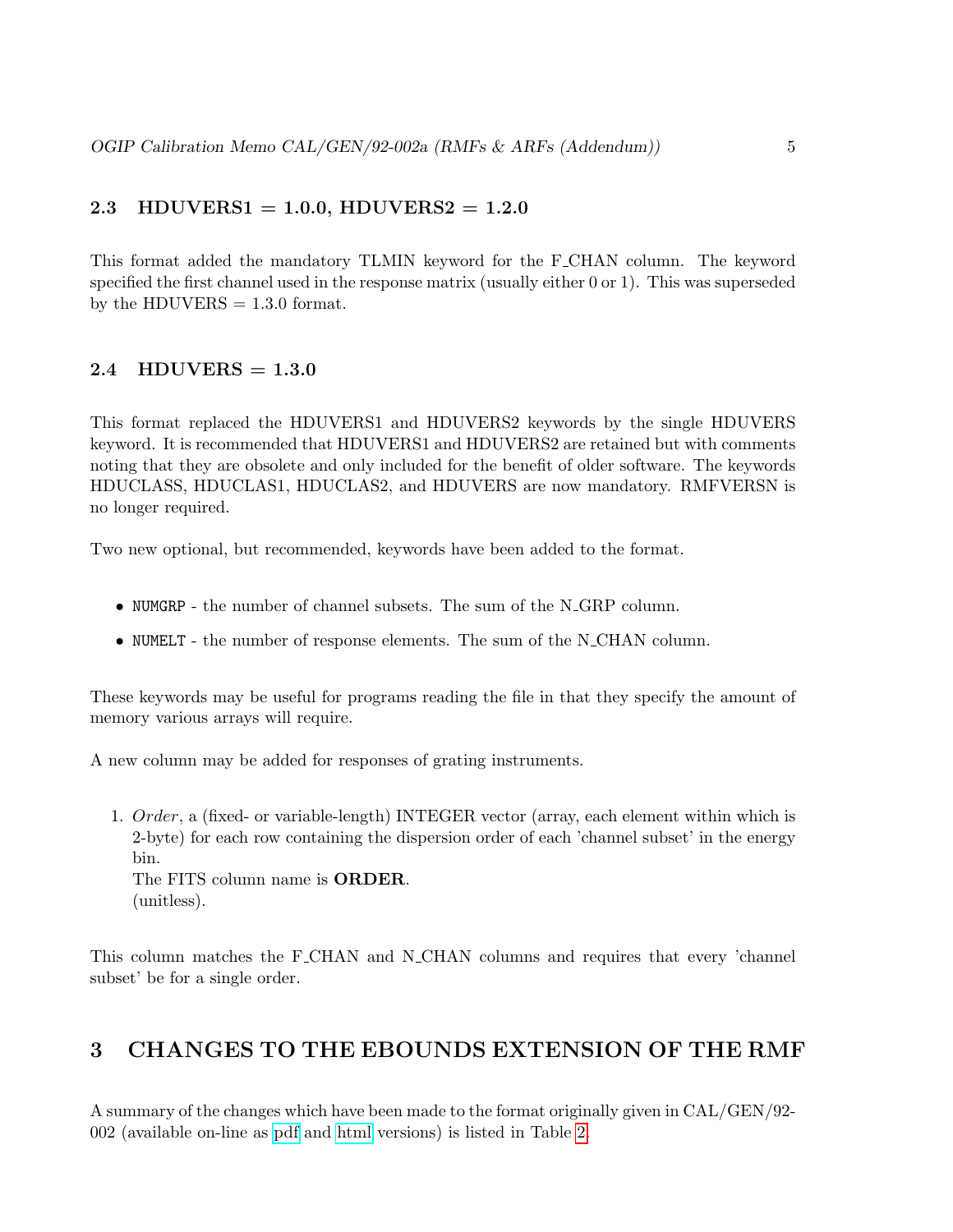<span id="page-5-0"></span>Table 2: Log of changes to the OGIP format for a EBOUNDS dataset

| <b>HDUVERS</b> | Date       |         | XSPEC Comments                           |
|----------------|------------|---------|------------------------------------------|
|                |            | version |                                          |
|                |            |         |                                          |
| 1.0.0          | 1992 Oct   | > 8.0   | Original George <i>etal</i> format       |
| 1.1.0          | $1993$ Sep | > 8.0   | Additional (optional) keywords suggested |
| 1.2.0          | 1996 Oct   | >9.0    | Added TLMIN keyword for CHANNEL column   |
|                | 1998 Dec   | >10.1   | Using HDUVERS                            |
|                |            |         |                                          |

#### 3.1 HDUVERS1 = 1.0.0, HDUVERS2 =  $1.0.0$

This format, also commonly known as 'RMFVERSN=1992a', was described in the original version of the memo CAL/GEN/92-002 published in Legacy (George etal 1992). It was superseded by the HDUVERS2  $= 1.1.0$  format.

## 3.2 HDUVERS1 = 1.0.0, HDUVERS2 =  $1.1.0$

This format added the additional optional (although recommended) keywords :

- HDUCLASS =  $'QGP'$  indicating the organization which devised the file format in use
- HDUCLAS1 = 'RESPONSE' indicating extension contains data relating to the response of the instrument
- HDUVERS1 =  $'1.0.0'$  indicating the version of the HDUCLAS1 format in use.
- HDUCLAS2 = 'EBOUNDS' indicating the type of data stored.
- HDUVERS2 =  $'1.1.0'$  indicating the version of the HDUCLAS2 format in use.

These keywords can be used by downstream software to help locate & understand the content of this dataset. The values also allow a number of checks to be performed by these tasks and the user warned if it appears that the user is attempting to use the dataset incorrectly. This format was superseded by HDUVERS  $= 1.2.0$  (formerly HDUVERS1  $= 1.2.0$ ).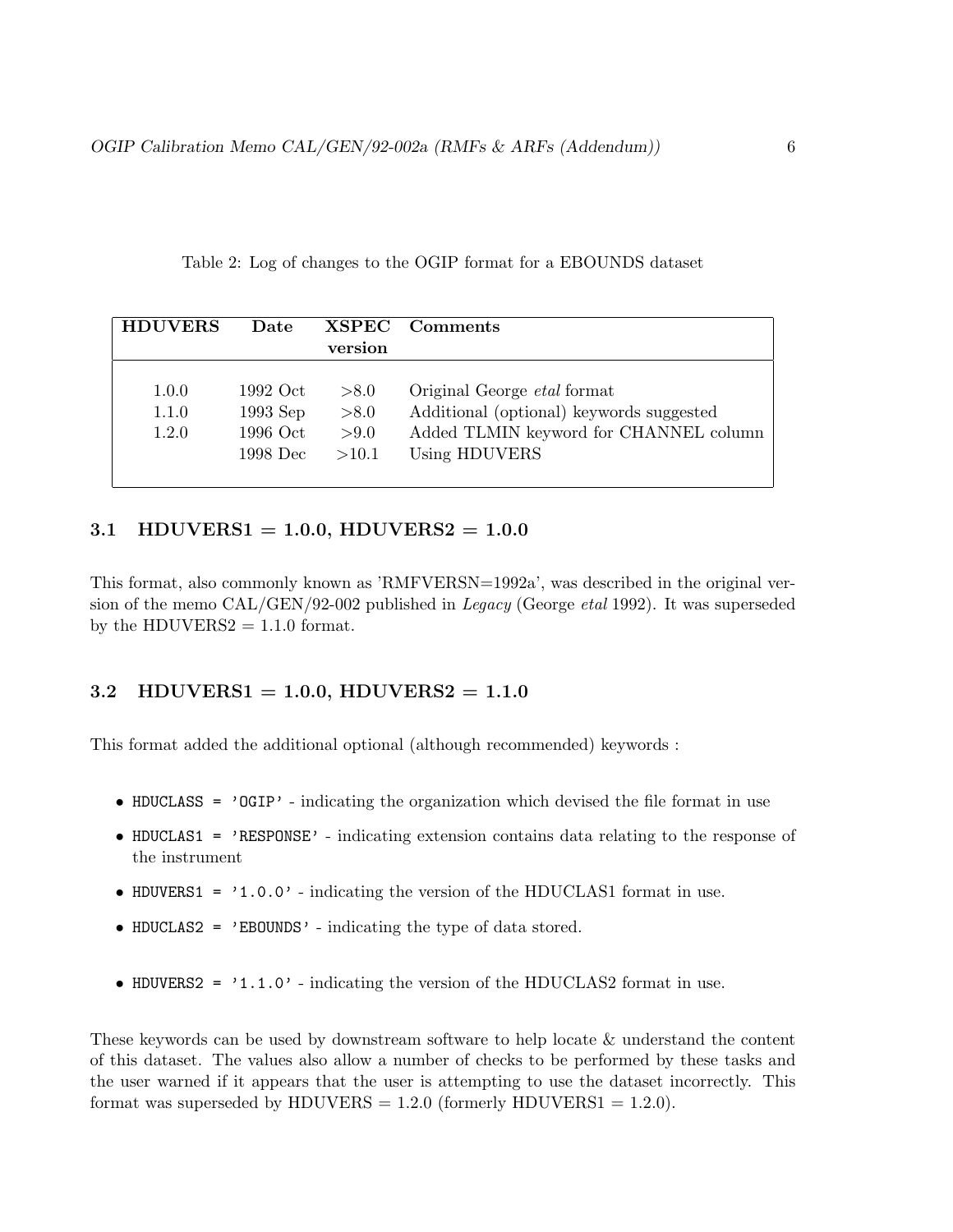## 3.3 HDUVERS  $= 1.2.0$

This format added the mandatory TLMIN keyword to the CHANNEL column. The keyword specified the first channel used in the response matrix (usually either 0 or 1). The HDUVERS keyword has replaced HDUVERS1 and HDUVERS2. It is recommended that HDUVERS1 and HDUVERS2 are retained but with comments noting that they are obsolete and only included for the benefit of older software. The keywords HDUCLASS, HDUCLAS1, HDUCLAS2, and HDUVERS are now mandatory. RMFVERSN is no longer required.

# 4 CHANGES TO THE SPECRESP EXTENSION OF THE ARF

A summary of the changes which have been made to the format originally given in CAL/GEN/92- 002 (available on-line as [pdf](ftp://legacy.gsfc.nasa.gov/caldb/docs/memos/cal_gen_92_002/cal_gen_92_002.pdf) and [html](file:/docs/heasarc/caldb/docs/memos/cal_gen_92_002/cal_gen_92_002.html) versions) is listed in Table [3.](#page-6-0)

<span id="page-6-0"></span>

|  |  |  |  |  |  |  | Table 3: Log of changes to the OGIP format for a SPECRESP dataset |  |
|--|--|--|--|--|--|--|-------------------------------------------------------------------|--|
|--|--|--|--|--|--|--|-------------------------------------------------------------------|--|

| <b>HDUVERS</b> | Date       |         | XSPEC Comments                           |
|----------------|------------|---------|------------------------------------------|
|                |            | version |                                          |
|                |            |         |                                          |
| 1.0.0          | 1992 Oct   | > 8.0   | Original George <i>etal</i> format       |
| 1.1.0          | $1993$ Sep | > 8.0   | Additional (optional) keywords suggested |
|                | $1998$ Dec | >10.1   | Using HDUVERS                            |
|                |            |         |                                          |

#### 4.1 HDUVERS1 = 1.0.0, HDUVERS2 =  $1.0.0$

This format, also commonly known as 'ARFVERSN=1992a', was described in the original version of the memo CAL/GEN/92-002 published in Legacy (George etal 1992). It was superseded by the HDUVERS $2 = 1.1.0$  format.

## $4.2$  HDUVERS = 1.1.0

The HDUVERS keyword has replaced HDUVERS1 and HDUVERS2. It is recommended that HDUVERS1 and HDUVERS2 are retained but with comments noting that they are obsolete and only included for the benefit of older software. ARFVERSN is no longer required.